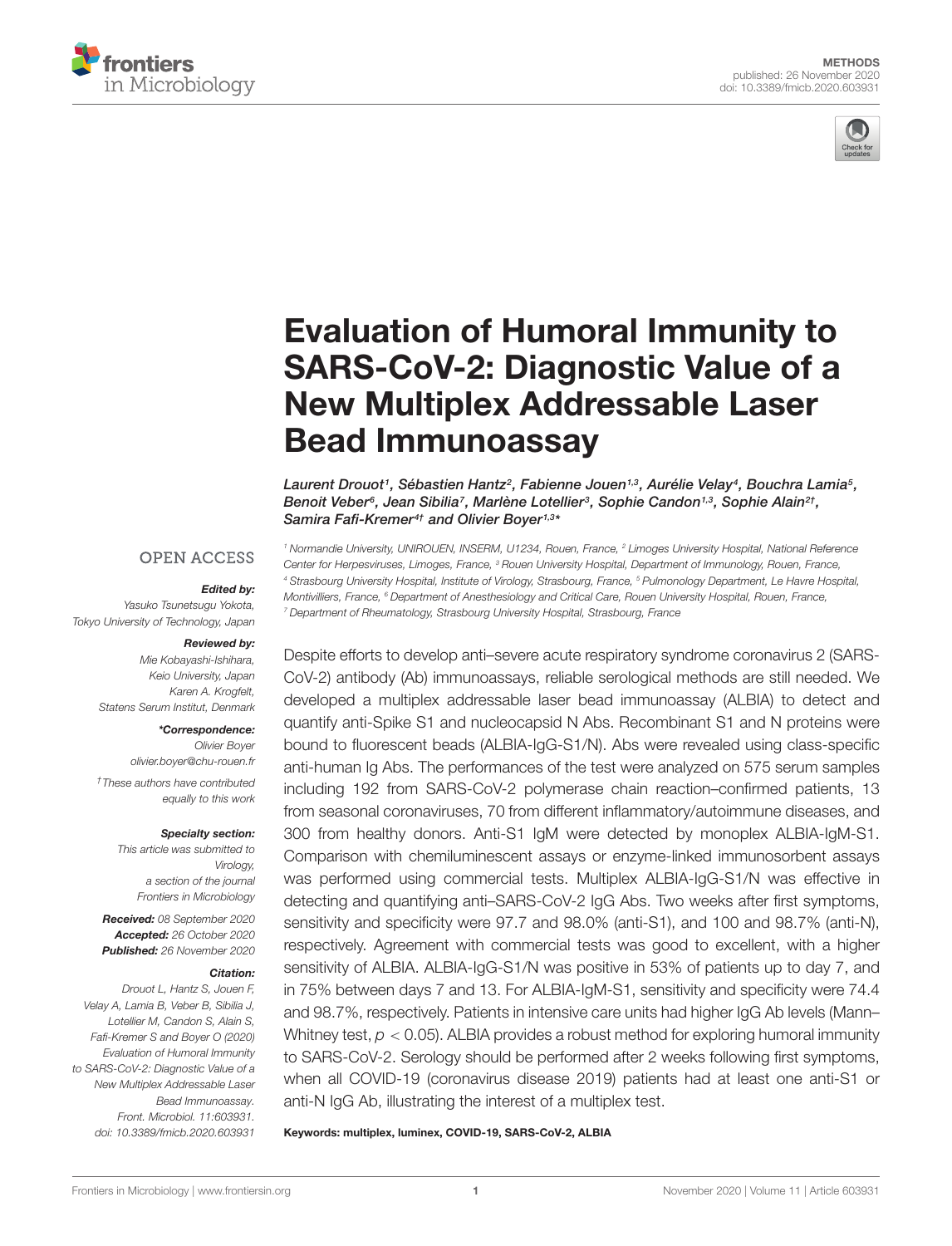# INTRODUCTION

The emergence of the severe acute respiratory syndrome coronavirus 2 (SARS-CoV-2), which caused the coronavirus disease 2019 (COVID-19) pandemic in December 2019, has led to the development of diagnostic molecular and then serological tests. The reference standard of molecular test for diagnosis of COVID-19 is reverse transcription–polymerase chain reaction (RT-PCR), which detects viral RNA using nasopharyngeal swabs or other upper respiratory tract specimens. Therefore, RT-PCR remains the primary method of diagnosing SARS-CoV-2 despite limitations including false-negative or false-positive results due to the technique itself, insufficient amount of material at the site of sample collection, or inappropriate time of sampling. Serological tests are essential complements to molecular tests because they can identify individuals with SARS-CoV-2 at a distance from infection, when RT-PCR has become negative or was inconclusive. Besides diagnosis, serological tests are useful for epidemiological purposes, vaccination research, and, possibly, for assessment of the level of protection toward reinfection. Serological assays evaluate the humoral immune response to nucleocapsid (N) or Spike (S) proteins as they have been shown to be the most immunogenic proteins among coronaviruses [\(Meyer et al.,](#page-6-0) [2014\)](#page-6-0).

Serological tests include lateral flow immunoassays (LFIAs), chemiluminescent assays (CLIAs), bead-based assays, immunometric luminescence, electrochemiluminescence immunoassays, or enzyme-linked immunosorbent assays (ELISA). Tests typically detect the presence of antibodies (Abs) against the S protein or its domains (S1, S2, or RBD) and/or the N protein. The sensitivity of SARS-CoV-2 immunoassays may vary widely according to the time when serum samples were collected, with a higher sensitivity for CLIAs and ELISAs than for LFIAs, whereas the specificity of the different tests is typically higher than 95% [\(Lisboa Bastos et al.,](#page-6-1) [2020\)](#page-6-1).

Here, we developed a multiplex addressable laser bead immunoassay (ALBIA) to detect and quantify IgG Abs against the Spike S1 domain and nucleocapsid N, and a monoplex ALBIA to assay for anti-S1 IgM Abs.

# MATERIALS AND METHODS

### Serum Samples

This is a retrospective study of serum samples from biorepositories of three French university hospitals authorized by the French Ministry of Research for the collection, analysis, storage, and reuse: Rouen University Hospital (authorization AC 2008-87), Limoges University Hospital (CRBioLim, authorization DC 2008-604), and Strasbourg University Hospital (authorization DC 2010-2222). All 192 sera analyzed, collected between March 23 and April 30, were from hospitalized or outpatients who had all been laboratory-confirmed positive for SARS-CoV-2 by RT-PCR of pharyngeal swab specimens. Of these 192 patients, 18 were hospitalized in the intensive care unit for a severe form of the disease.

Control sera were collected from 300 healthy blood donors (Etablissement Français du Sang, Lille, France), 13 patients with PCR-confirmed infections by other human coronaviruses (17 sera: HKU1,  $n = 3$ ; OC43,  $n = 11$ ; NL63,  $n = 3$ ), and 70 patients with different inflammatory/autoimmune diseases according to established classification criteria: American College of Rheumatology revised criteria for systemic lupus erythematosus (SLE) [\(Tan et al.,](#page-6-2) [1982\)](#page-6-2) with anti-dsDNA aAbs ( $n = 12$ ), American Rheumatism Association criteria for rheumatoid arthritis (RA) [\(Arnett et al.,](#page-6-3) [1988\)](#page-6-3) with anti-CCP Abs and/or rheumatoid factor  $(n = 23)$ , revised European criteria for primary Sjögren syndrome (SS) [\(Vitali et al.,](#page-6-4) [2002\)](#page-6-4) with anti-SSA and/or anti-SSB aAbs  $(n = 14)$ , and Troyanov criteria for antisynthetase syndrome (ASS) [\(Troyanov et al.,](#page-6-5) [2005\)](#page-6-5)  $(n = 21)$ .

All serum samples were stored at −80◦C until use. Handling of serum samples was performed in a BSL-2 laboratory.

### Recombinant Proteins

Polyhistidine tagged recombinant Spike subunit 1 (S1, reference 40591-V08H) and nucleocapsid protein (N, reference 40588- V08B) were obtained from Sino Biologicals (Beijing, China). The identity and purity of these recombinant proteins were first determined by 4 to 10% gradient sodium dodecyl sulfate polyacrylamide gel electrophoresis (SDS-PAGE) under non-reducing conditions, followed by Coomassie blue staining. Western blot analysis was further performed by transfer of proteins separated by non-reducing SDS-PAGE to a nitrocellulose membrane followed by incubation with anti-6  $\times$  histidine monoclonal Ab (Sigma, St. Louis, MO, United States) and revelation with corresponding secondary Ab coupled to Alexa Fluor 680 (Invitrogen, Cergy Pontoise, France) (**[Supplementary Figure 1](#page-5-0)**).

#### Multiplex Addressable Laser Bead Immunoassay (ALBIA) for the Simultaneous Detection and Quantification of Anti-S1 and Anti-N IgG in COVID-19 Patients (ALBIA-IgG-S1/N)

To simultaneously detect anti-S1 and anti-N IgG from a single sample, we used two types of beads with a specific spectral signature. Color codes of S1- and N-coupled beads were numbered 26 and 55 (Bio-Rad, Hercules, CA, United States), respectively; 10 µg of recombinant proteins was coupled to  $1.25 \times 10^6$  fluorescent Bio-Plex<sup>R</sup> COOH-microspheres (Bio-Rad) with the Bio-Plex<sup>R</sup> amine coupling kit (Bio-Rad) according to manufacturer's protocol. After coupling, coated beads were either used immediately or stored at −20◦C in the dark. Efficacy of coupling was validated using a commercial Ab recognizing the polyhistidine tag (Sigma), followed by a biotinylated goat anti-mouse IgG (Southern Biotech, Birmingham, AL, United States) secondary Ab. Revelation was then performed by incubation with 50 µL of streptavidin-R-PE (Qiagen, Venlo, Netherlands) for 10 min.

Immediately prior to their use, coated beads were vigorously agitated for 30 s. Then, a 10  $\mu$ L volume of S1 and N proteincoated beads (containing 1,250 beads) was added to 100  $\mu$ L of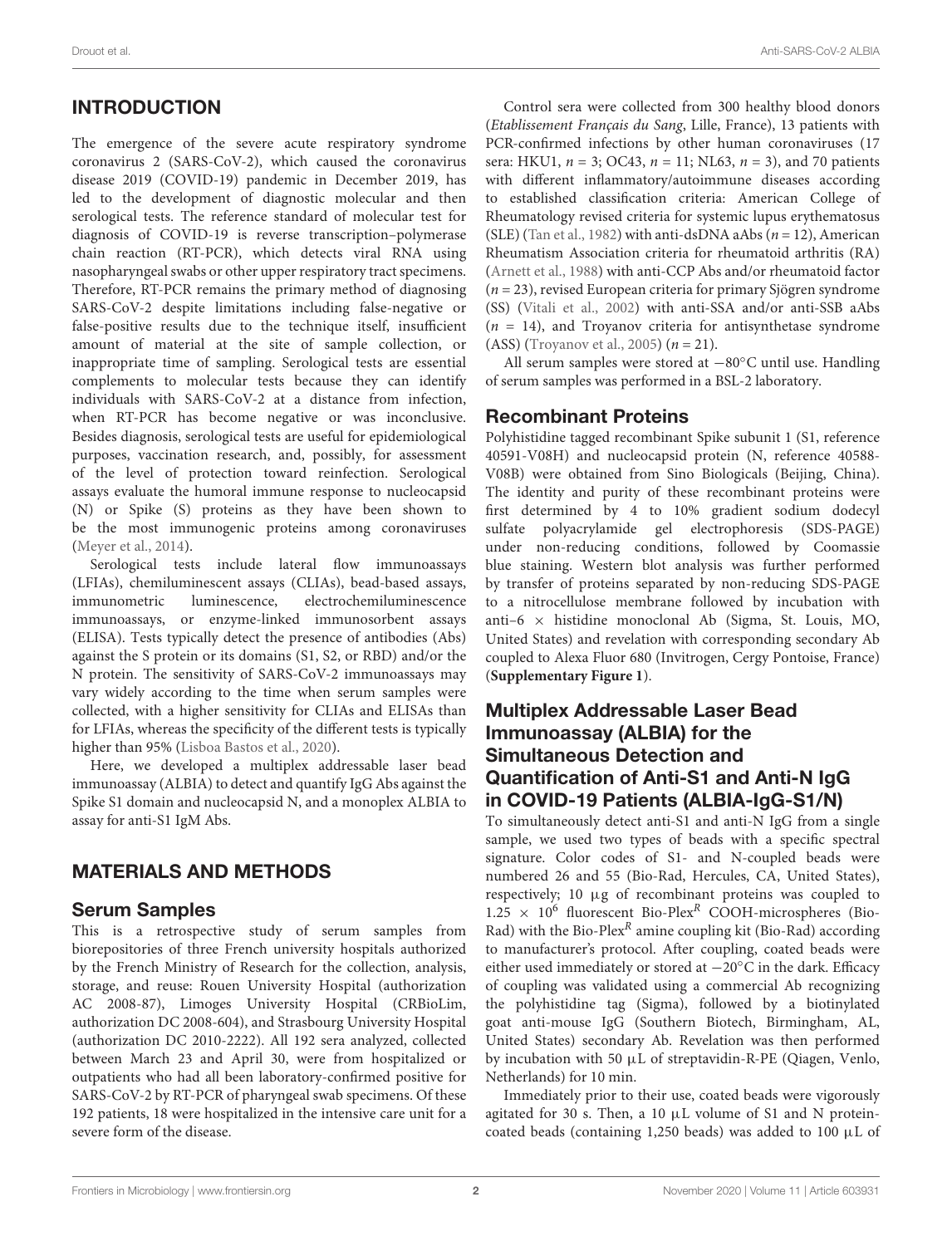serum from patients or controls [diluted in Dulbecco phosphatebuffered saline (DPBS) plus 1% fetal bovine serum] in Bio-Plex Pro Flat bottom plates (Bio-Rad). Plates were incubated for 1 h at room temperature in the dark on a plate shaker at 650 rpm. Blank (no serum, secondary Ab only), negative controls (anti-S1 and anti-N Ab negative serum), and positive controls (human anti-S1 and anti-N Ab highly positive serum) were included in every assay. Beads were collected with a magnetic washer (Bio-Rad) and washed twice with 150  $\mu$ L DPBS containing 0.1% Tween-20. Biotinylated mouse anti-human IgG-specific secondary Ab (Southern Biotech) was added at 1:2,000 dilution and incubated for 30 min at room temperature under shaking. After washing, beads were incubated with 50 µL of streptavidin-R-phycoerythrin at 1:1,000 dilution for 10 min. Finally, beads were resuspended in 100 µL of DPBS and mean fluorescence intensity (MFI) was determined on a Bio-Plex<sup>R</sup> apparatus using the Bio-Plex<sup>R</sup> Manager Software 4.0 (Bio-Rad) by experienced investigators (L.D., M.L.). A calibrator (i.e., a human serum from a PCRpositive COVID-19 patient) with an MFI value reaching the plateau was included in each experiment.

Serum samples were initially assayed at 1:100 screening dilution. The calibrator was used at a dilution of 1:D' in the assay, and its level was arbitrarily set to 100 arbitrary units (AU)/mL. The Ab levels were determined at a dilution of 1:D, calculated using the following formula: ([MFI serum/MFI calibrator]  $\times$  level of calibrator) x D/D'. When the MFI of a given serum sample at 1:100 dilution was higher than 70% of the calibrator MFI, further dilutions were performed. The first dilution yielding an MFI inferior to 70% of the calibrator MFI was retained for calculation of Ab titers (expressed in AU/mL).

For determination of repeatability, ALBIA was performed 30 times on the same positive serum. Coefficient of variation (CV) of the titer was determined as the ratio of the standard deviation (SD) to the mean.

Receiver operating characteristic (ROC) curves were computed by varying the threshold of positivity of the test, including one value consisting in the mean + 3 SD of negative controls.

### ALBIA for the Detection and Quantification of Anti-S1 IgM Abs (ALBIA-IgM-S1)

To detect anti-S1 IgM Abs, we used the same protocol as for ALBIA-IgG-S1/N except for the following modifications. Only S1-coupled beads were used. Anti-S1 IgM Abs were revealed using a biotinylated mouse anti-human IgM Ab (Southern Biotech) at 1:2,000 dilution for 30 min. Repeatability and Ab level were determined as described above.

### SARS-CoV-2 Ab Commercial Assays

Sera were tested using an N-based CLIA detecting IgG (Abbott SARS-CoV-2 IgG for Alinity automate), a Spike S1- and S2-based CLIA detecting IgG (Diasorin IgG for Liaison automate), and an S1-RBD–based anti–SARS-CoV-2 ELISA detecting total human Ig (Wantai SARS-CoV-2 Ab ELISA on SQ2 open platform), as per manufacturer's instructions.

# Statistical Analysis

Statistics were performed with Prism software (GraphPad, La Jolla, CA). Ab titers were compared using the non-parametric Mann–Whitney test. Concordance between the methods was analyzed using the  $K$  test. The interpretation of the  $K$  test depends on the calculated value of the coefficient K: discrepancy between the two tests  $(K < 0)$ ; very low agreement  $(0 < K < 0.2)$ ; low agreement (0.2 <  $K$  < 0.4); moderate agreement (0.4 <  $K$  < 0.6); good concordance  $(0.6 < K < 0.8)$ ; and excellent agreement  $(0.8 < K < 1)$ .

# RESULTS

### Validation of ALBIA-IgG-S1/N and ALBIA-IgM-S1

To allow quantitative analysis of anti-S1/N IgG or anti-S1 IgM in patients, we developed two ALBIAs (ALBIA-IgG-S1/N and ALBIA-IgM-S1, respectively). For this, we used as antigen polyhistidine-tagged recombinant Spike subunit 1 (S1) and nucleocapsid protein (N) of SARS-CoV-2. The identity and purity of these proteins were confirmed by Coomassie blue staining after SDS-PAGE, revealing a unique band (**[Supplementary Figure 1A](#page-5-0)**) that was specifically recognized by an anti–polyhistidine Ab in Western blot (**[Supplementary Figure 1B](#page-5-0)**).

S1 and N antigens were covalently coupled to fluorescent beads and used to determine the levels of anti-S1 and N IgG Abs, or anti-S1 IgM Abs. An example of the method used for calculating anti-S1 level is illustrated in **[Figure 1](#page-3-0)**. A calibration curve was obtained after serial dilutions of a highly anti–S1 positive serum used as calibrator. A plateau of MFI was reached for dilution 1:400 (**[Figure 1A](#page-3-0)**). At the screening dilution of 1:100, the sample used in this example showed a saturating signal (**[Figure 1B](#page-3-0)**). A higher 1:800 dilution was retained to compute Ab level by reference to the calibrator whose level was arbitrarily set to 100 AU/mL. The same method of calculation was used for computing the levels of anti-N IgG and anti-S1 IgM Ab.

ALBIA-IgG-S1/N was used to simultaneously investigate the presence of anti-S1 and anti-N IgG Ab. A threshold of positivity was calculated as the mean titer + 3 SD of the 300 negative control sera, which yielded values of 7.29 and 20.98 AU/mL for anti-S1 and anti-N IgG Ab, respectively (**[Figures 1C,D](#page-3-0)**). For ALBIA-IgM-S1, this threshold was 23.64 AU/mL (**[Figure 1E](#page-3-0)**).

To evaluate potential cross-reactivity in our ALBIA between anti–SARS-CoV-2 Ab and other human coronaviruses, we tested 17 sera from 13 patients infected with HKU1, OC43, or NL63. An IgG reactivity to S1 but not N was found only once, in two sera from the same patient sampled at two different times post-infection with human coronavirus NL63 (**[Figures 1C–E](#page-3-0)**). In addition, 70 patients with different inflammatory/autoimmune conditions leading to the production of rheumatoid factor or other auto-Abs, e.g., SLE, RA, SS, or ASS, were further tested. They all scored negative except for one lupus patient weakly positive for anti-N IgG (**[Figures 1C–E](#page-3-0)**).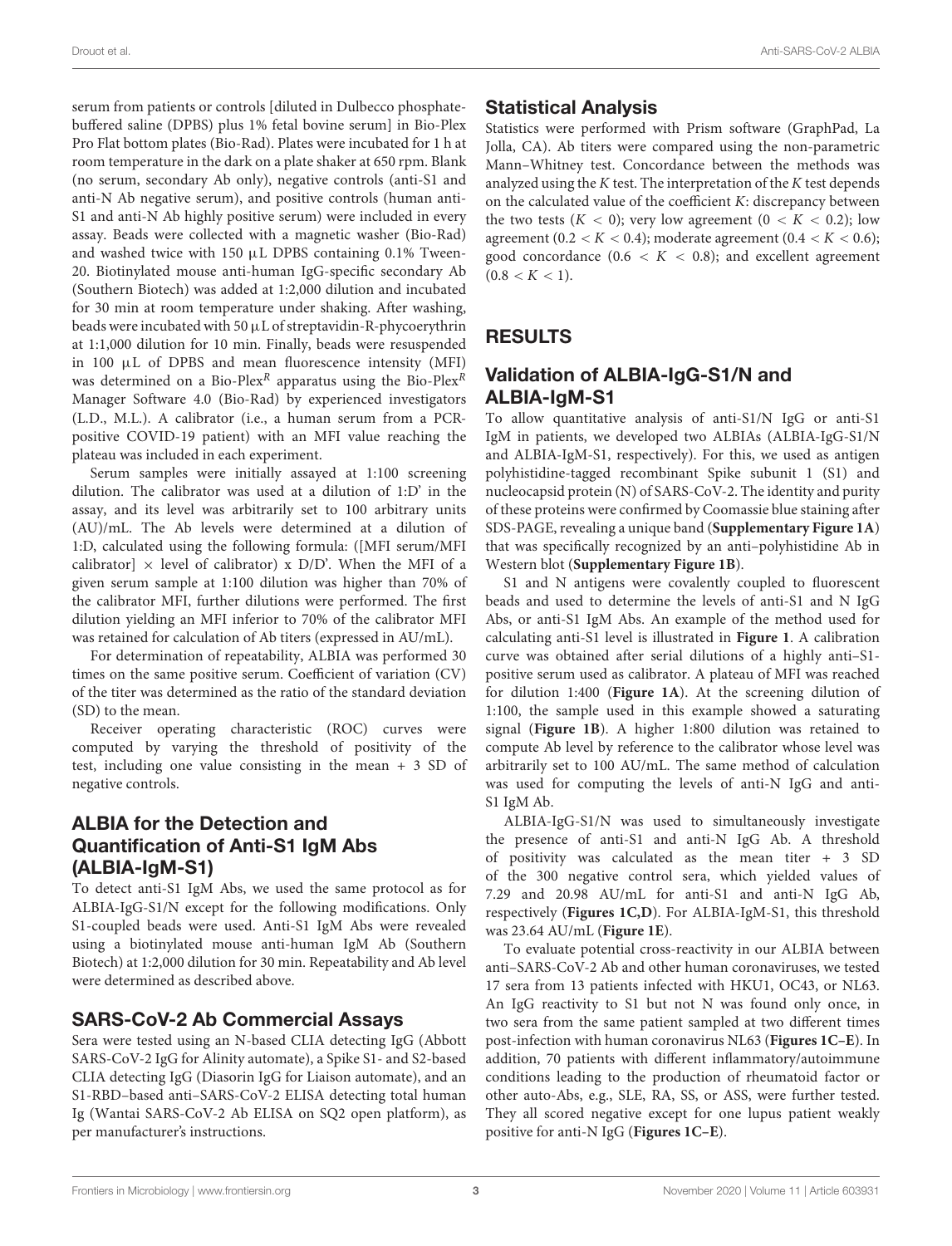

<span id="page-3-0"></span>The diagnostic performance of the assay was determined using a collection of 133 sera from SARS-CoV-2–specific PCR-positive patients that were collected at least 14 days after first COVID-19 symptoms. ROC curve analysis of ALBIA-IgG-S1/N confirmed the accuracy of the aforementioned threshold value, i.e., mean + 3 SD. Indeed, sensitivity was 97.7% and specificity was 98.0% at a 7.29 AU/mL threshold for anti-S1 IgG (**[Figures 2A,D](#page-4-0)**). For anti-N IgG Ab, sensitivity was 100% and specificity was 98.7% at a threshold of 20.98 AU/mL (**[Figures 2B,E](#page-4-0)**). For ALBIA-IgM-S1, sensitivity and specificity were 74.8 and 98.7% at a threshold of 23.64 AU/mL (**[Figures 2C,F](#page-4-0)**).

#### REPEATABILITY OF MEASURES

Repeatability of the test was determined by calculating intra-assay variation for a given serum. CVs were 4.5 and 5.5 and 4.6% for anti-S1, anti-N IgG, and anti-S1 IgM, respectively (**[Supplementary Figures 2A–C](#page-5-0)**), indicating a good repeatability of this ALBIA.

### Frequency of Seropositivity During the Period of Seroconversion

Of the 192 samples from SARS-CoV-2 PCR–positive patients analyzed herein, 19 were collected up to day 7 after symptom onset, 40 between days 7 and 13, and 133 at day 14 or more after first symptoms. In the few asymptomatic patients of this series ( $n = 3$ ), the time of positive SARS-CoV-2 PCR was used instead. The rate of positivity increased with time for all Abs tested (**[Figures 3A–C](#page-4-1)**). The multiplex ALBIA-IgG-S1/N scored positive in 53% in the group day <7 (as compared to 37% for anti-S1 and 42% for anti-N IgG when considered separately; **[Figures 3A,B](#page-4-1)**), in 75% in the group days 7–13 (as compared to 60% for anti-S1 and 73% for anti-N IgG; **[Figures 3A,B](#page-4-1)**) and 100% in the group day  $> 13$  (as compared to 98% for anti-S1 and 100% for anti-N IgG; **[Figures 2A,B](#page-4-0)**).

At the group level, an increase in Ab titers was observed with time (median value in group day  $\langle 7, \text{ days } 7-13 \rangle$  and day > 13: anti-S1 IgG, 6, 13, and 276 AU/mL; anti-N IgG, 11, 60, and 1,434 AU/mL; and anti-S1 IgM, 3, 23, and 48 AU/mL, respectively). All the differences between groups day  $> 13$  and days 7-13, and between day  $> 13$  and day <7, were statistically significant (**[Figure 3](#page-4-1)** and not shown). Anti-N IgG and anti-S1 IgM levels were also significantly higher in the group days 7–13 than in the group day  $<$  7 ( $p$   $<$  0.05 and  $<$  0.01, respectively; **[Figures 3B,C](#page-4-1)**), although the increase of anti-S1 IgG levels was not statistically significant ( $p = 0.08$ ; **[Figure 3A](#page-4-1)**).

When analyzed irrespectively of time of disease onset, 161 (84%) and 170 (89%) of the 192 patients of this series were positive for anti-S1 or anti-N IgG, respectively. Ab levels in seropositive patients were highly variable, ranging from 7.5 to 19,944 AU/mL, and from 24.74 to 491,992 AU/mL for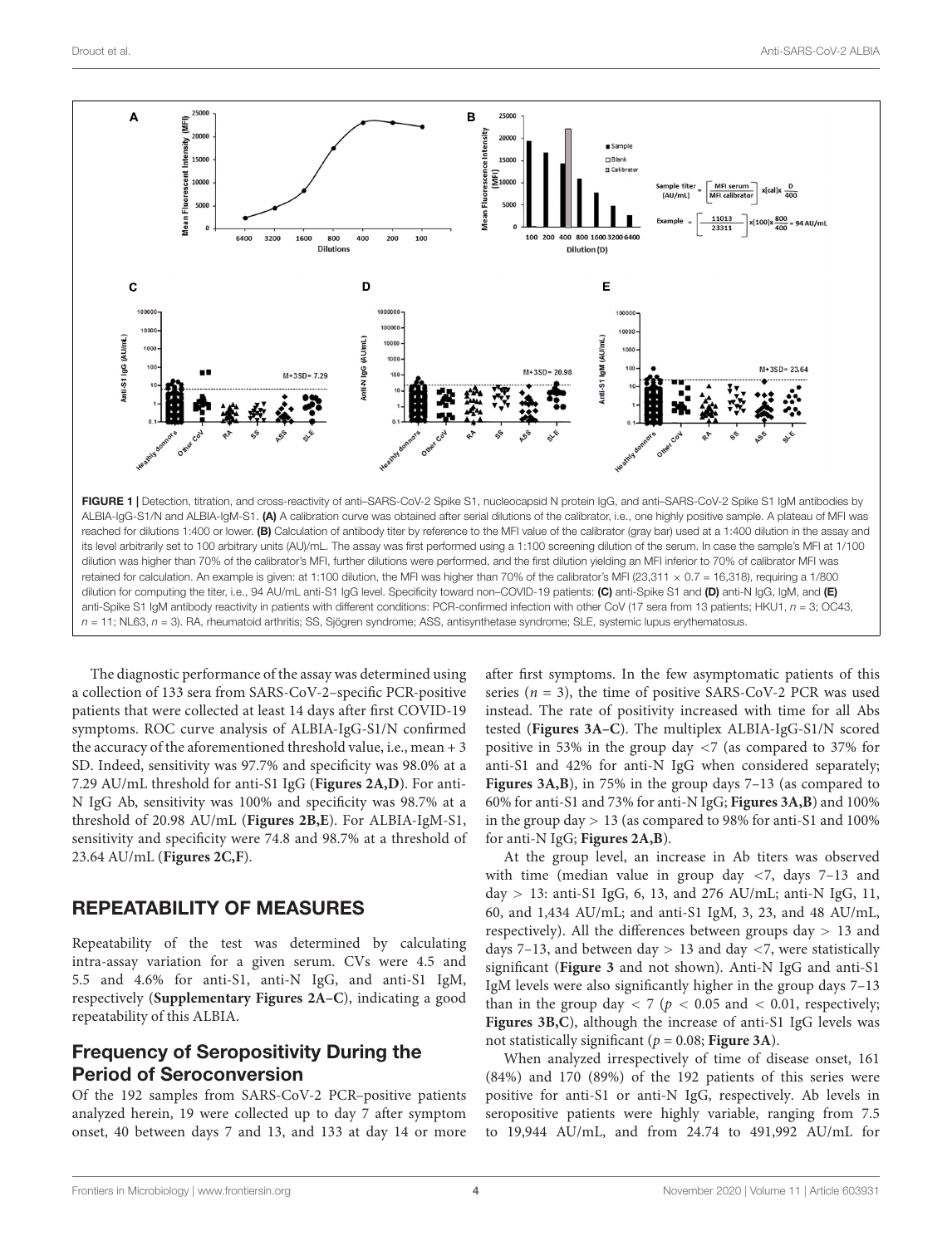

<span id="page-4-0"></span>FIGURE 2 | Antibody response to SARS-CoV-2 at day > 13 post infection. (A) Anti-S1 IgG (median = 276 AU/mL), (B) Anti-N IgG (median = 1,434 AU/mL), (C) Anti-S1 IgM level (median = 48 AU/mL). Numbers in parenthesis indicate the percentages of data above and below the threshold. (D–F) Receiver Operating Characteristic (ROC) curve of ALBIA-IgG-S1, ALBIA-IgG-N and ALBIA-S1-IgM. The dotted line indicates the threshold value of 'mean + 3 standard deviations (M + 3SD)' of the control distribution. D, day post-symptoms. Se: Sensitivity and Sp: specificity.



<span id="page-4-1"></span>anti-S1 or anti-N IgG, respectively. Using ALBIA-IgM-S1, 123 patients (64%) were positive, with titers ranging from 24.03 to 676 AU/mL. When combining the results of the three types of Ab (IgM, IgG S1, and N), the sensitivity reached 91%.

### Ab Levels in Patients Requiring Critical **Care**

Of this series, 18 patients had a severe form of disease requiring hospitalization in ICU. Anti-S1 (median = 511 AU/mL) and N (median = 2,930 AU/mL) IgG levels were significantly higher in these patients than in all other patients (anti-S1 IgG, median = 126 AU/mL; anti-N IgG, median = 696 AU/mL;  $p = 0.02$ and 0.04, respectively). No statistically significant difference was found for anti-S1 IgM (not shown).

# Comparison With Commercial EIA Assays

The performance of our novel assay was compared to that of different commercial assays on 76 available serum samples (10, 20, and 70 in groups day  $\langle$  7, days 7–13, and day  $> 13$ , respectively). Global concordance of the multiplex ALBIA-IgG-S1/N with Diasorin and Abbott assays was 91% and 93%, respectively, with K coefficients of 0.64 and 0.73 indicating a good concordance. Discordant tests were as follows: positivity of ALBIA when Diasorin was negative ( $n = 6/7$ ), negativity of ALBIA when Diasorin was positive ( $n = 1/7$ ), and positivity of ALBIA when Abbott was negative ( $n = 5/5$ ).

In addition, we analyzed the results of ALBIA according to the antigenic reactivity (anti-S or anti-N IgG). Concordance of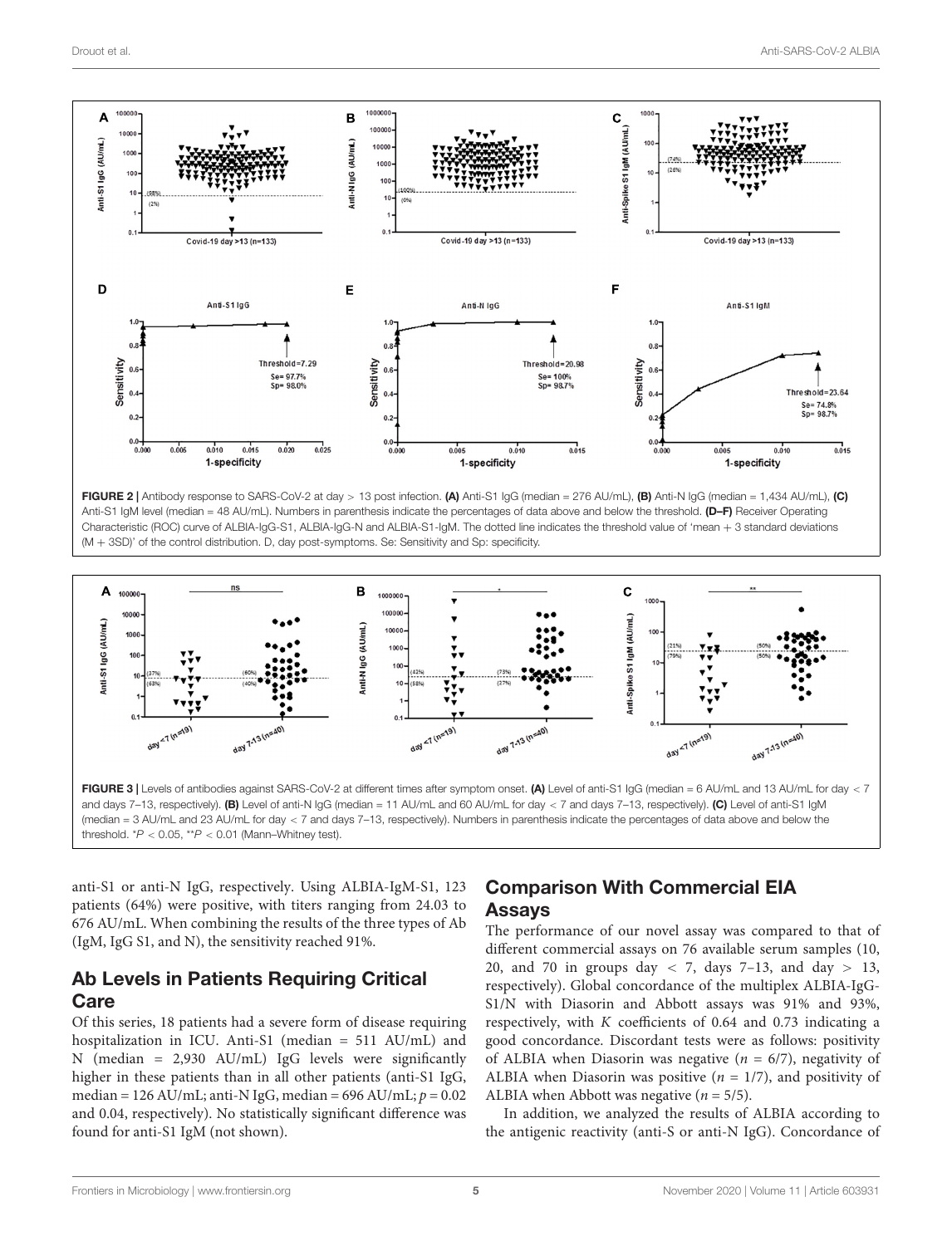ALBIA anti-S IgG with Diasorin was 93% with a coefficient K of 0.74 (good agreement). Concordance of ALBIA anti-N IgG with Abbott was 97% with a coefficient  $K$  of 0.91 (excellent agreement). Concordance of ALBIA IgG + IgM with the Wantai assay (detection of total Abs) was 95% with a K coefficient of 0.80 (excellent agreement).

# **DISCUSSION**

In this study, we report the high sensitivity and specificity of a new multiplex ALBIA for exploring the humoral immune response to SARS-CoV-2 subunit S1 (IgG and IgM) and nucleocapsid N protein (IgG). Since the emergence of COVID-19 at the end of 2019, efforts have been made to develop serological tests whose limitations have been widely outlined [\(Duong et al.,](#page-6-6) [2020;](#page-6-6) [Lai et al.,](#page-6-7) [2020;](#page-6-7) [Smithgall et al.,](#page-6-8) [2020\)](#page-6-8). Different health authorities or scientific organizations have issued recommendations on the performance that serological tests should have, i.e., a clinical specificity of at least 98% and a clinical sensitivity of 90% or more [\(Farnsworth and Anderson,](#page-6-9) [2020;](#page-6-9) [Haute Autorité De Santé \[HAS\],](#page-6-10) [2020\)](#page-6-10). Our multiplex ALBIA-IgG-S1/N largely meets these criteria and confirms the excellent performance of bead immunoassays in accordance with a recent report [\(Ayoubaa et al.,](#page-6-11) [2020\)](#page-6-11). Our study further shows that the sensitivity of monoplex ALBIA-IgM-S1 remains around 75%, highlighting the fact that not all COVID-19 patients produce detectable levels of IgM [\(Guo et al.,](#page-6-12) [2020;](#page-6-12) [Liu et al.,](#page-6-13) [2020\)](#page-6-13).

The performance of current serological tests for COVID-19 has been judged perfectible in a large meta-analysis [\(Lisboa](#page-6-1) [Bastos et al.,](#page-6-1) [2020\)](#page-6-1). Differences observed in sensitivity of such tests depend on the antigenic source used for each assay. Even if Abs directed against the viral S protein of SARS-CoV-2 are expected to appear earlier than those directed against the N protein [\(Liu et al.,](#page-6-13) [2020\)](#page-6-13), it has been shown that N– specific Abs were more sensitive than S-specific Abs for detecting early infection [\(Burbelo et al.,](#page-6-14) [2020\)](#page-6-14). Thus, multiplex assays offer several advantages. Allowing the simultaneous analysis of immune responses to different antigens, they increase the sensitivity of the test. Indeed, irrespectively of time of disease onset, the sensitivity of the multiplexed anti-S1 plus anti-N IgG assay (90%) was greater than the sensitivity of anti-S1 and anti-N IgG taken separately (84 and 89%, respectively). The sensitivity increases to 91% if the results of the anti-S1 IgM assay are also taken into account. Finally, combining several antigens in the same well reduces the cost and handling time of the assay.

Quantification of anti-S1 IgM and IgG allows the study of the population dynamics of anti-S1 IgG Ab response. Our results confirm that a 2-week delay is recommended for assaying IgG Ab in SARS-CoV-2–exposed patients in accordance with the literature [\(Huang,](#page-6-15) [2020\)](#page-6-15). Also, the IgG levels of severely ill patients who required hospitalization in intensive care unit were significantly higher than those of patients with milder disease in accordance with a recent report [\(Long et al.,](#page-6-16) [2020\)](#page-6-16).

The diagnostic performance of ALBIA is equivalent to the best ELISAs or CLIAs reported in the literature [\(Bischof et al.,](#page-6-17) [2020;](#page-6-17) [Bryan et al.,](#page-6-18) [2020;](#page-6-18) [Kruttgen et al.,](#page-6-19) [2020;](#page-6-19) [Mahase,](#page-6-20) [2020;](#page-6-20) [Montesinos et al.,](#page-6-21) [2020;](#page-6-21) [Traugott et al.,](#page-6-22) [2020\)](#page-6-22). Hence, we compared our novel assay with different commercially available CLIA or ELISA assays. Globally, our multiplex assay was more sensitive than the other assays tested. The best correlation was found with the Wantai ELISA, which detects total Abs against SARS-CoV-2 S1-RBD antigen, an assay already highlighted for its excellent performance [\(GeurtsvanKessel et al.,](#page-6-23) [2020\)](#page-6-23).

In conclusion, we have developed a highly sensitive and specific serological assay for exploring humoral immunity to SARS-CoV-2. This makes ALBIA a suitable tool for COVID-19 diagnosis and monitoring, epidemiological, or vaccination studies or for investigating the role of SARS-CoV-2 in non-typical forms of the disease [\(Hebert et al.,](#page-6-24) [2020\)](#page-6-24).

# DATA AVAILABILITY STATEMENT

The raw data supporting the conclusions of this article will be made available by the authors, without undue reservation.

# ETHICS STATEMENT

Patients sera were from biorepositories authorized by the French Ministry of Research for the collection, analysis, storage and reuse: Rouen University Hospital (authorization AC 2008-87), Limoges University Hospital (CRBioLim, authorization DC 2008-604) and Strasbourg University Hospital (authorization DC 2010-2222).

# AUTHOR CONTRIBUTIONS

LD, SH, and ML performed the methodology and testing. LD, OB, and SH wrote the original draft. FJ, AV, BL, BV, JS, SC, SA, and SF-K reviewed and edited the manuscript. All authors contributed to the article and approved the submitted version.

# FUNDING

This study was funded in part by a COPoC Flash COVID-19 grant from INSERM Transfert.

# ACKNOWLEDGMENTS

We are grateful to Nikki Sabourin-Gibbs, Rouen University Hospital, for her help in editing the manuscript.

### <span id="page-5-0"></span>SUPPLEMENTARY MATERIAL

The Supplementary Material for this article can be found online at: [https://www.frontiersin.org/articles/10.3389/fmicb.](https://www.frontiersin.org/articles/10.3389/fmicb.2020.603931/full#supplementary-material) [2020.603931/full#supplementary-material](https://www.frontiersin.org/articles/10.3389/fmicb.2020.603931/full#supplementary-material)